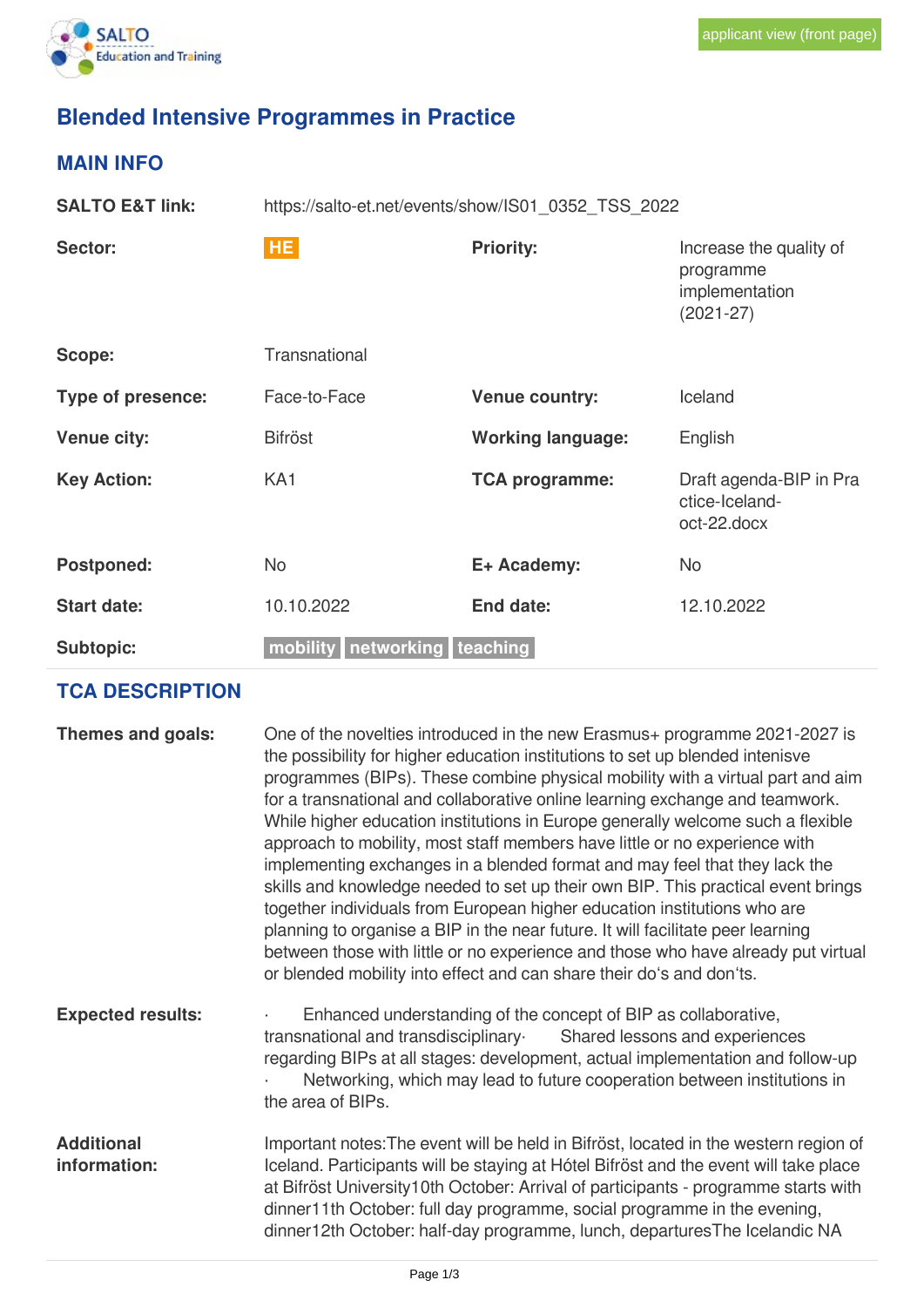

will pay for accomodation for all participants for 2 nights at Hótel Bifröst 10-12. October, social programme and all meals included in the programme.

#### **PARTNERS AND PARTICIPANTS**

| <b>Organiser NA:</b>                                                 | IS01 - Landskrifstofa Erasmus+                        |                                                                                                                                                                                                                                                                                                                                   |            |  |
|----------------------------------------------------------------------|-------------------------------------------------------|-----------------------------------------------------------------------------------------------------------------------------------------------------------------------------------------------------------------------------------------------------------------------------------------------------------------------------------|------------|--|
| <b>Number of</b><br>participants:                                    | 45                                                    |                                                                                                                                                                                                                                                                                                                                   |            |  |
| <b>Profile of participants:</b>                                      |                                                       | The target group is staff in higher education (e.g. from international relations<br>offices or departments) that are planning to set up a BIP and/or have experience<br>with virtual or blended mobility. When selecting participants, the organisers will<br>aim for balance between newcomers and more experienced individuals. |            |  |
| <b>Participants per</b><br>country:                                  | $3 - Any 10 - Iceland$                                |                                                                                                                                                                                                                                                                                                                                   |            |  |
| <b>Applied as Co-</b><br>organising partner(s):                      |                                                       |                                                                                                                                                                                                                                                                                                                                   |            |  |
| <b>Pending co-</b><br>organising partner<br>application(s):          |                                                       |                                                                                                                                                                                                                                                                                                                                   |            |  |
| <b>Accepted co-</b><br>organising partner(s):                        |                                                       |                                                                                                                                                                                                                                                                                                                                   |            |  |
| Sending partner(s) -<br><b>Booked places:</b>                        | <b>BE01 - 2</b><br><b>FR01 - 5</b><br><b>RS01 - 3</b> | BE02 - 3 CZ01 - 3 DE01 - 3 DK01 - 3 EE01 - 3 FI01 - 3<br>HR01 - 3 HU01 - 3 IS01 - 10 LV01 - 3 MT01 - 2 NL01 - 3<br>PL01 - 3 SI01 - 3 SK01 - 3 LI01 - 1 SE01 - 0 TR01 - 3 IE02 - 3                                                                                                                                                 |            |  |
| <b>Pending Sending</b><br>partner application(s)<br>- Booked places: |                                                       |                                                                                                                                                                                                                                                                                                                                   |            |  |
| <b>Accepted Sending</b><br>partner(s) - Accepted<br>places:          | <b>BE01 - 2</b><br>$FR01 - 2$<br><b>RS01 - 2</b>      | BE02 - 2 CZ01 - 2 DE01 - 2 DK01 - 2 EE01 - 2 FI01 - 2<br>HR01 - 2   HU01 - 2   IS01 - 10   LV01 - 2   MT01 - 2   NL01 - 2  <br>PL01 - 2 SI01 - 2 SK01 - 2 LI01 - 1 SE01 - 2 TR01 - 2 IE02 - 3                                                                                                                                     |            |  |
| <b>Pending booked</b><br>places:                                     | $\overline{0}$                                        |                                                                                                                                                                                                                                                                                                                                   |            |  |
| <b>Accepted places:</b>                                              | 52                                                    |                                                                                                                                                                                                                                                                                                                                   |            |  |
| <b>ACTIVITY APPLICATION</b>                                          |                                                       |                                                                                                                                                                                                                                                                                                                                   |            |  |
| <b>Start date of activity</b><br>application:                        | 08.04.2022                                            | <b>Application deadline:</b>                                                                                                                                                                                                                                                                                                      | 09.06.2022 |  |
| <b>Confirmation deadline</b>                                         | 09.06.2022                                            | <b>Confirmation deadline</b>                                                                                                                                                                                                                                                                                                      | 14.06.2022 |  |